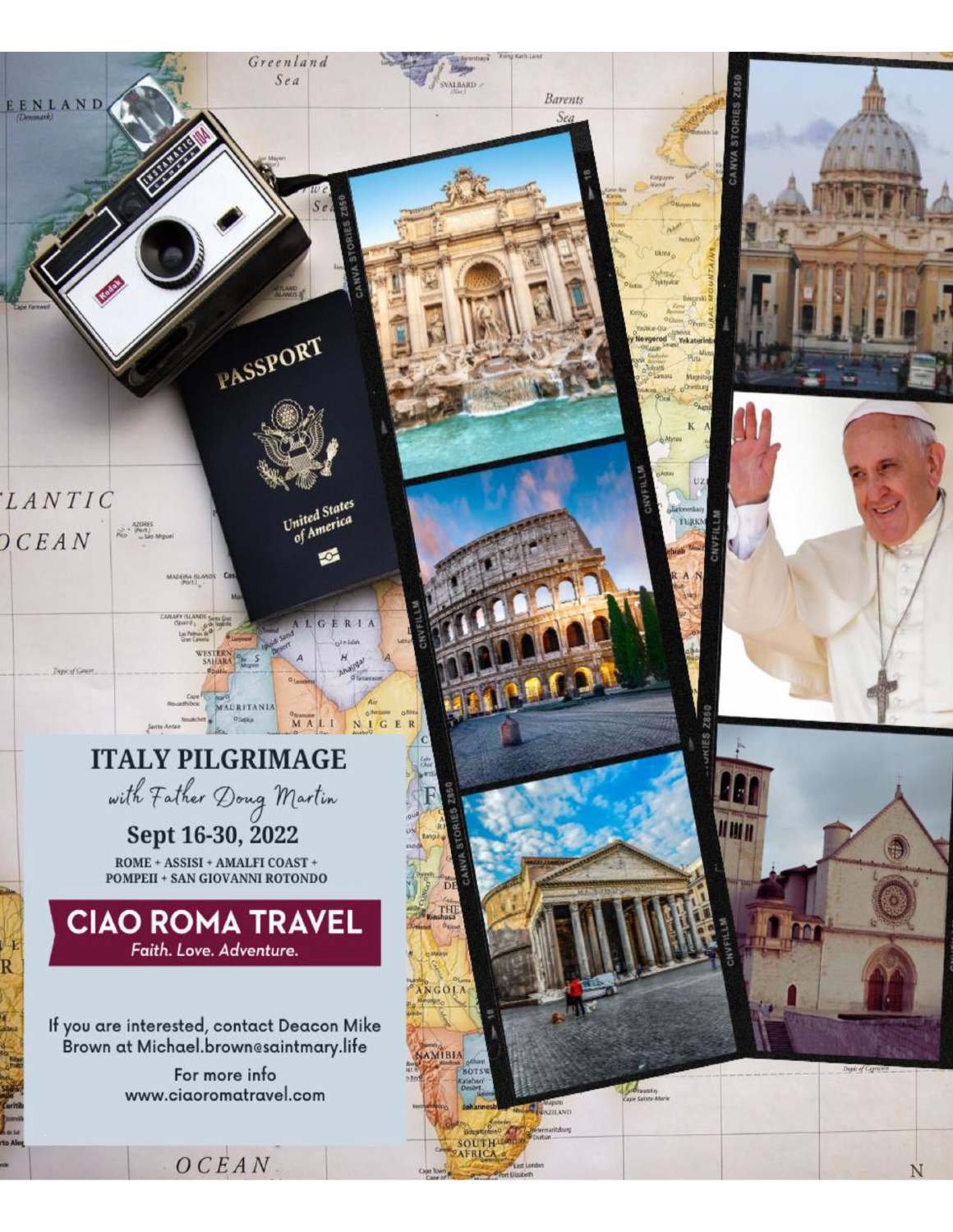

# **C O ST & WH A T 'S I N CL U D E D**

- 15 days of travel
- Roundtrip Airfare from Chicago, New York, Boston, Atlanta OR from your city if within budget. (It is currently in budget)
- Private Coach Bus to and from Airport
- 6 nights in Rome. 5 minute walk to St. Peter's Basilica
- Private coach bus from Rome-Pompeii-Amalfi Coast-San Giovanni Rotondo-Lanciano-Assisi-Rome
- **Entrance fee to Pompeii Excavations**
- Ferryboat Ticket to Island of Capri
- Daytrip visits to Positano and Eucharistic Miracle of Lanciano
- 2 nights hotel in Punta Campanella on Amalfi Coast
- 2 nights hotel in San Giovanni Rotondo
- 2 nights hotel in Assisi
- 1 night hotel at Roma Airport Hotel
- Almost ALL meals, breakfast, lunch and dinner. Meals include tips. 3 lunches will be on your own for your convenience. Meals include wine, water and soda.1 bottle of wine per 4 people. Additional can be purchased at your own expense
- ALL Driver tips
- ALL site fees (Vatican Museums, Scavi Tour, Dome of St. Peter's, Colosseum, St. Francis' Hermitage, Pompeii, Capri)
- Rome Bus Passes for Subway/Buses



Price based on Euro at \$1.22. Subject to change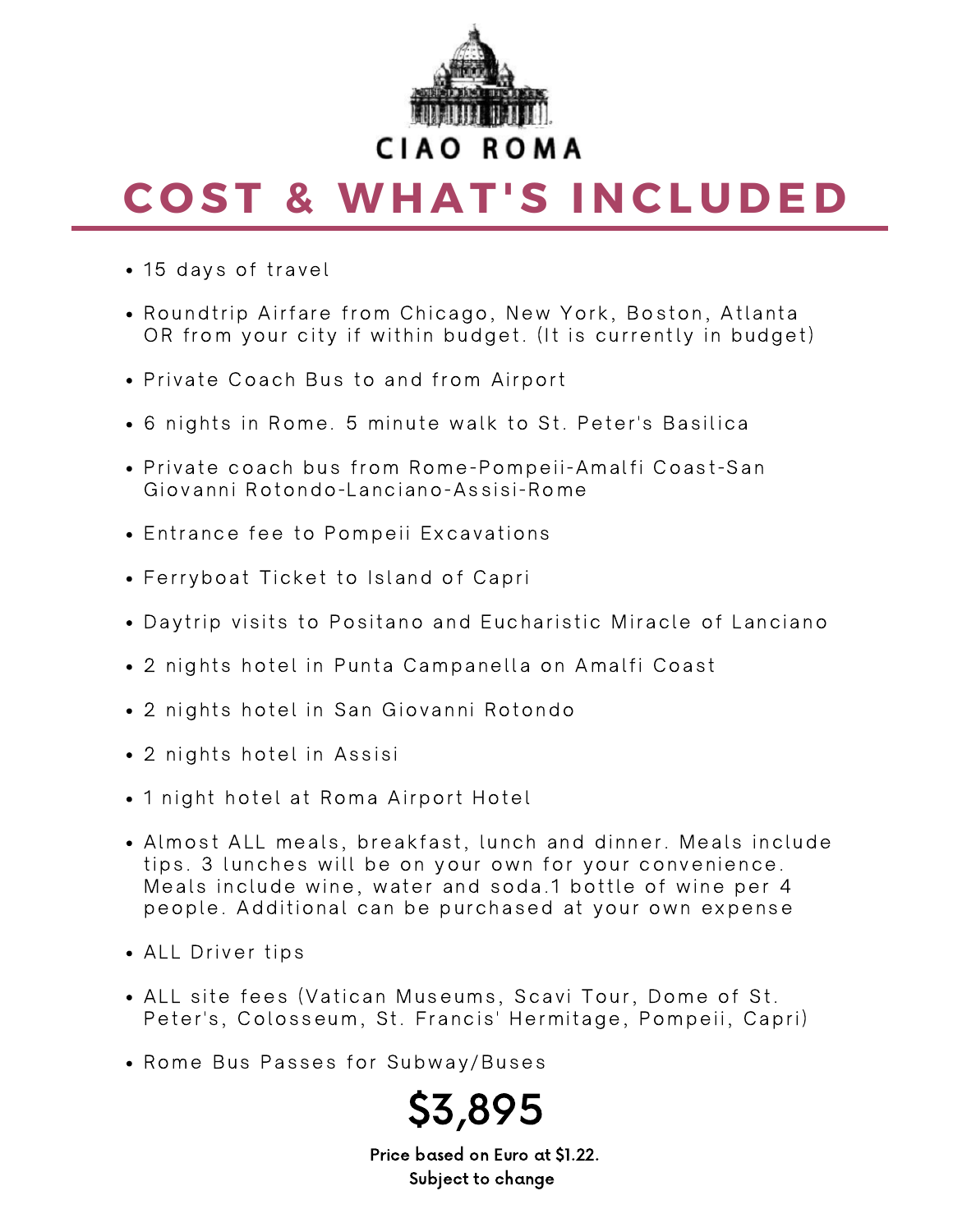

**I T I N E R A R Y**

## DAY<sub>1</sub>

Depart for Rome

## DAY<sub>2</sub>

Arrive at Rome Fiumicino International Airport Private bus Transport to Hotel Drop luggage and say Ciao to St. Peter's Basilica Head to Piazza Navona, Santa Maria sopra Minerva & Lunch Visit Pantheon, go to hotel to relax then go to dinner

# DAY<sub>3</sub>

Breakfast at Hotel High Mass at St. Peter's & Sunday Angelus with Pope Lunch & Adventure Time St. John Lateran, Scala Sancta, Santa Croce in Gerusalemme Trevi Fountain & Dinner

## DAY 4

Breakfast at Hotel Private Mass at St. Peters, Dome & St. Peter's Tour Scavi Tour & Lunch Adventure time, Piazza Navona & Dinner

# DAY<sub>5</sub>

Breakfast at Hotel Private Mass at Santa Maria Maggiore & Santa Prassede Aventine Hill & Lunch Colosseum & Roman Forum & Dinner & P&W

# DAY<sub>6</sub>

Breakfast at Hotel. Papal Audience & Lunch Vatican Museums & Sistine Chapel. Private Mass on Roof Adventure/Free Time. Dinner

# DAY<sub>7</sub>

Breakfast at Hotel. Private Mass at St Paul Outside the Walls & Lunch in the park. Spanish Steps and Adventure Rest Time Santa Maria del Popolo, Sant'Agostino & San Luigi Francesi Sant'Ignazio & Dinner & P&W